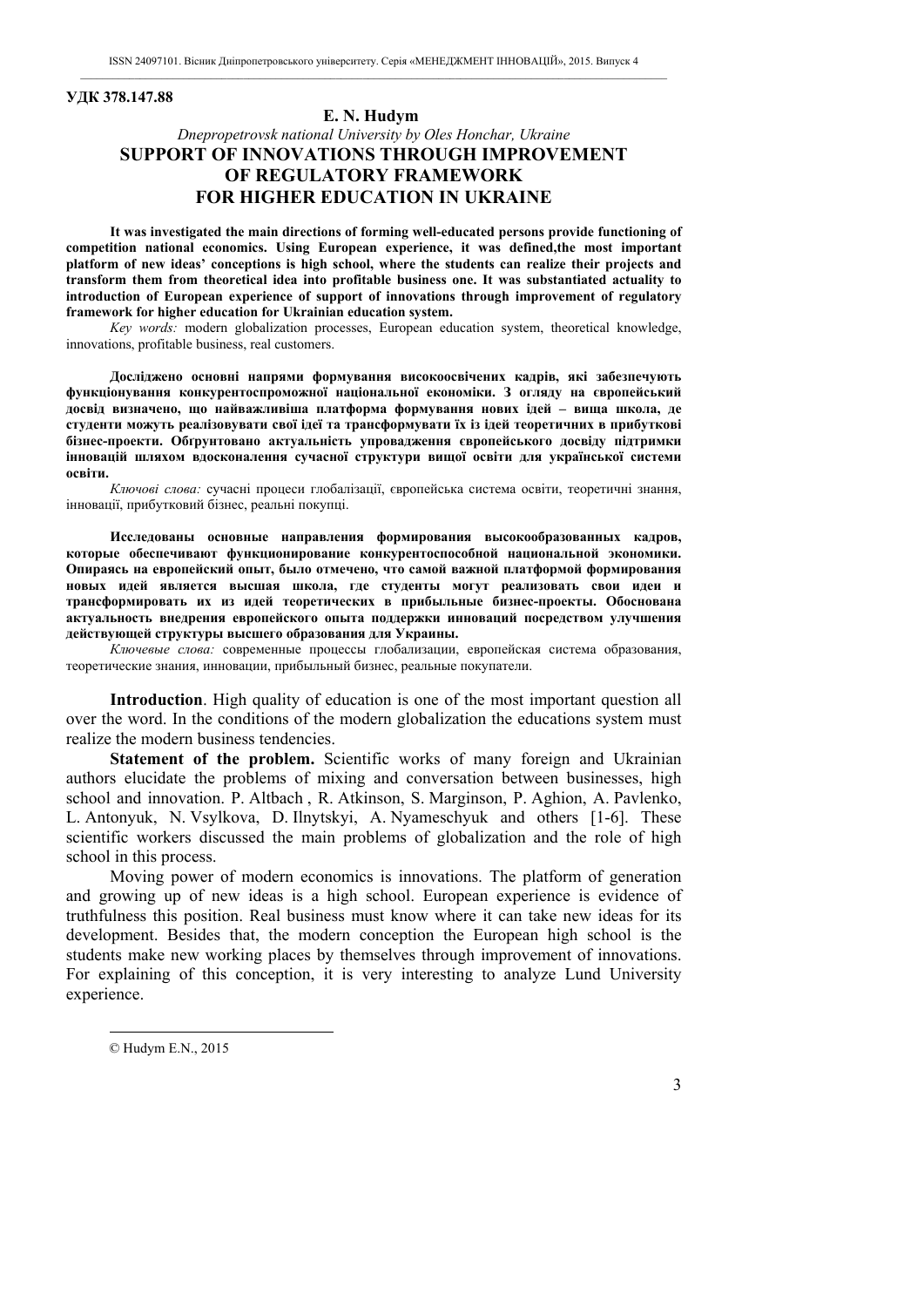**Results**. The Lund University is one of the oldest university in the world (est. 1666). There are 48000 students / 7200 staff and 2200 courses / 285 programs in it. Comprehensive – provide education and research in engineering, science, law, social sciences, economics and management, medicine, humanities, theology, fine art, music and drama. Research oriented – ranked as of the top-100 in the world. Large research facilities, e.g. European Spallation Source (ESS) will be the world's most powerful neutron source.

Characteristics of the Swedish university system:

– state owned universities (except three universities: Chalmers, Jönköping, Stockholm School of Economics);

– large variety of universities: From large research oriented universities to small regional university-colleges;

– teachers exemption, i.e. university researchers (not the university) have full ownership rights to inventions from their research results;

– new university law in 1992 (law 1992:1434) including the "third mission" for universities, that is universities should cooperate with surrounding society and utilize research results outside the university.

The Lund University entrepreneurial eco-system's got its history of development:

1) early commercialization successes:

– Tetra Pak (1951);

– Gambro (1964), Bricanyl (1966), Nicorette (1967).

2) creation of IDEON Science Park:

– Axis (1984);

- Oatly (1990);
- Proviva (1991);
- Qliktech (1993).

3) university Law – Third Mission:

– TTO – LUAB (1994).

4) LU Strategic Plan:

- CIRCLE (2004);
- SKJCE (2012).
- 5) ESS and MaxLab4.

The process of inculcation of innovations in the high school had taken about 25 years old. As a result the Lund University have created the structure of entrepreneurial eco-system. It has the following characteristics (tabl.1).

LU entrepreneurial eco-system: success factors and problems.

1. Success factorsare :

- Successful role models.
- University law from 1992: Third mission.

– Strong infrastructure incubators, actors supporting entrepreneurship, etc. built over decades.

- Strong support from the university and its management.
- Collaboration between university and private actors (IDEON).
- 2. Problems:

– Strong academic values and incentive system – commercialization not a key issue for most researchers at LU.

– Lack of entrepreneurship knowledge among students and researchers.

– Difficulties to close-down organizations and activities  $\rightarrow$  too many organizations and a fragmented eco-system.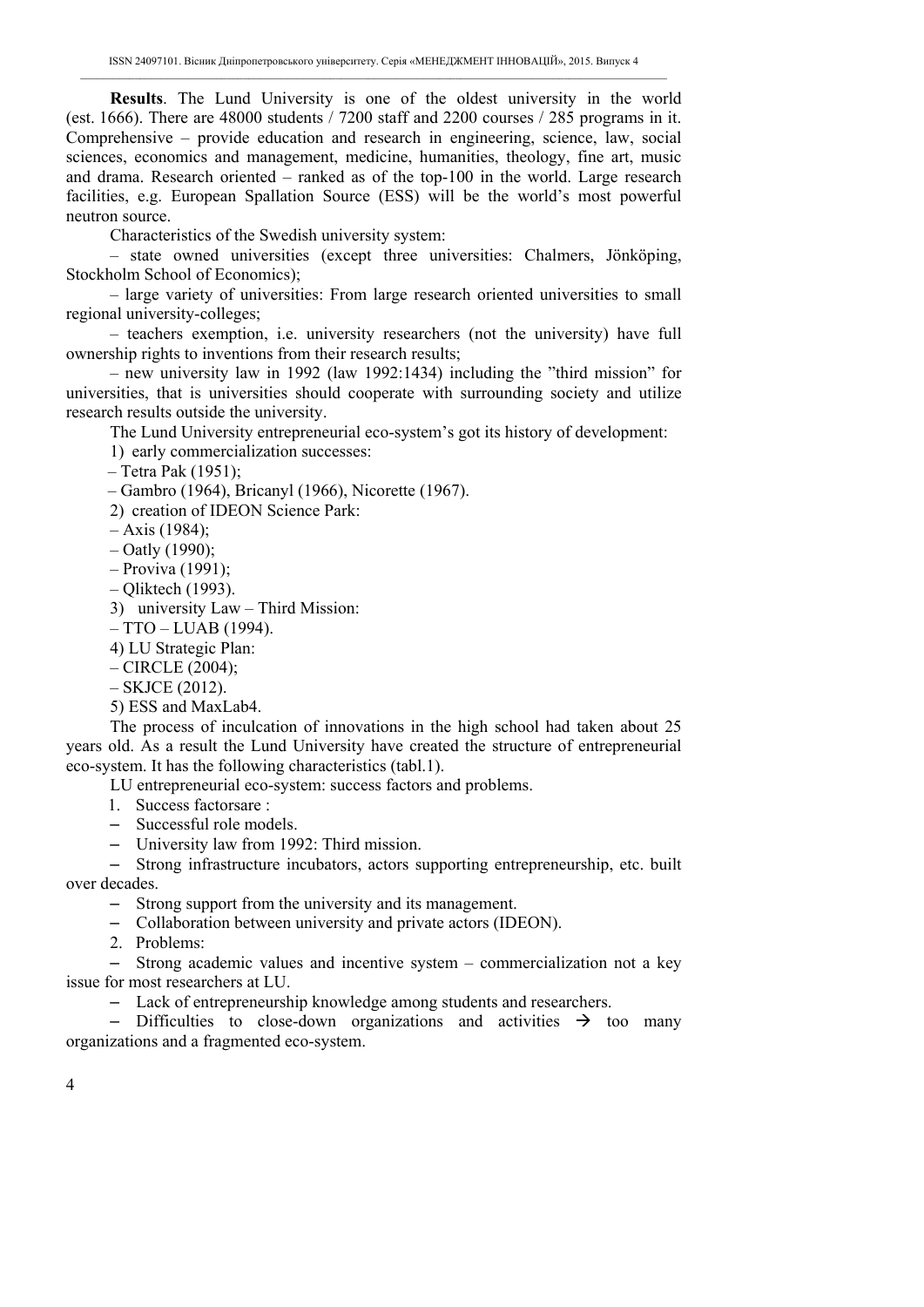| Characteristics of the LU entrepreneurial eco-system |                                                                                                                    |                                                                                                     |                            |
|------------------------------------------------------|--------------------------------------------------------------------------------------------------------------------|-----------------------------------------------------------------------------------------------------|----------------------------|
|                                                      | <b>Early stage ventures</b>                                                                                        | <b>Established businesses</b>                                                                       |                            |
| <b>Students</b>                                      | FENA, Black Pearl, Venture<br>Cup                                                                                  | LUAB, Agro Food, Mobile<br>Hights, Teknoseed,<br>Venture Capital,<br><b>Business Angel Networks</b> | Total of app.<br>35 actors |
| <b>Researchers</b>                                   | LUIS, IDEON Open, Venture<br>Cup, Connect Scania,<br>Cleantec, Colloidal<br>Resources, Qnano,<br>Innovation Bridge |                                                                                                     |                            |
| <b>Incubators</b>                                    | Venture Lab, IDEON<br>Innovation, Life Science,<br>Bioincubator, Cleantec                                          | <b>IDEON Science Park</b><br>Medicon Village                                                        |                            |
| Early development<br>Start-up<br>Seed                |                                                                                                                    | Growth                                                                                              |                            |

It was illustrated the completely strategic structure of the LU entrepreneurial ecosystem. It's very important the working mechanizm of this system.

Demola project is one of the LU entrepreneurial eco-system key department. It functions usingco creation and open innovation through multidisciplinary student teams working with challenges from the society.

Demola project's main aim is to transform theoretical ideas into profitable project. The Roles of Demola project are to allow communication between theoretical base, business and real customers (fig. 1).



1. Teacher researches provide:

- supporting the students with expertise knowledge;
- examiner.
- 2. Project partners provide:
- contact person;
- support with company specific information and tools;
- participation in pitching events.
- 3.Demola:
- facilitator;

Table 1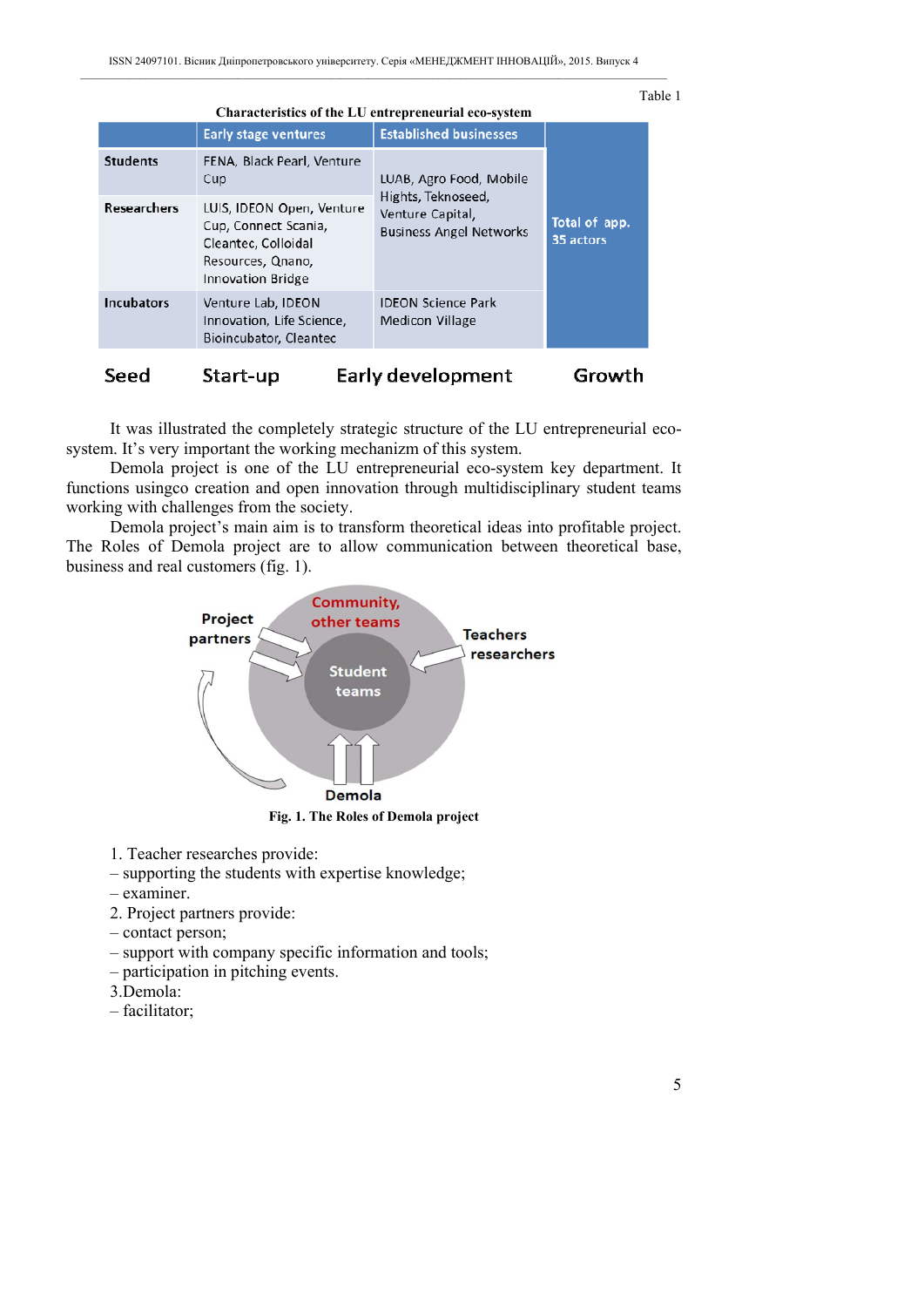– administrating Demola course (application, hosting workshops and pitching events).

Pitching events have one of the lead positions in the generation of innovations. The essence of the matter is the students who has an interesting idea can introduce it publicly. The presentation lasts a minute. Then the discussion begins. Everybody, who wants it, can take part in the discussion, acting different roles (as an investor, a customer, from optimistic and pessimistic points). In response to everybody's minds, the reporter has some time to correct his project presentation.

During the second act of the pitching events, students presentate impoved description of their ideas. In the end of these publical discussions an independed expert, counting all strong and weak positions of every presentations) decides who's won. The winner gets money bonus and some stimulus to develop his idea. Nobody knows, maybe exsactly this project will be become into a real profitable business plan.

Using such practic in the Ukrainian high school, it allows to activate the innovation generation processes. What'll increase the level of national education competition.

In the modern economic conditions of the strongest competition, real business oftener and oftener needs fresh ideas to get profit. Therefore, Demola can help it. Company can contact with Demola using the following scheme:

• sign contract with Demola.

- contact person 1,5-2 h per week including pitch events.
- challanging the students
- support with company specific information and tools.
- participation in pitching events

• if the company after evaluation find the project result useful, the company can buy a non-exclusive license to the result (licence cost spring 2014 is 20 000 kr).

Poland high school is connecting to the innovation processes for 5 years. Gdansk University of Technology started realizing the innovation program "Horizon 2020".

"Horizon 2020" is the biggest EU Research and Innovation program ever with nearly €80 billion of funding available over 7 years (2014 to 2020).

'Framework programs' (FPs) have been the main financial tools through, which the European Union supports research and development activities covering almost all scientific disciplines. FPs are proposed by the European Commission and adopted by Council and the European Parliament following a co-decision procedure.

"Horizon 2020" needs to move to a knowledge society and to become a more competitive and sustainable economy; to pursue those objectives the UE; should carry out activities to implement research, technological development, demonstration and innovation. This research program should support all stages in the research and innovation chain (including non-technological and social innovation and activities). Synergies and interactions between "Horizon 2020" and the European Structural and Investment Funds (fig. 2).

Rules for the Protection and Use of Intellectual Property are very important question. Gdansk University of Technology is committed to providing legal protection of intellectual works created in research and supports initiatives to transfer knowledge and technology from academia to the business environment.

Gdansk University of Technology provides special protection of creators/inventors by:

– establishes friendly procedures for filing internal (domestic) applications,

– provides professional support in preparing patent documentation and patent proceeding,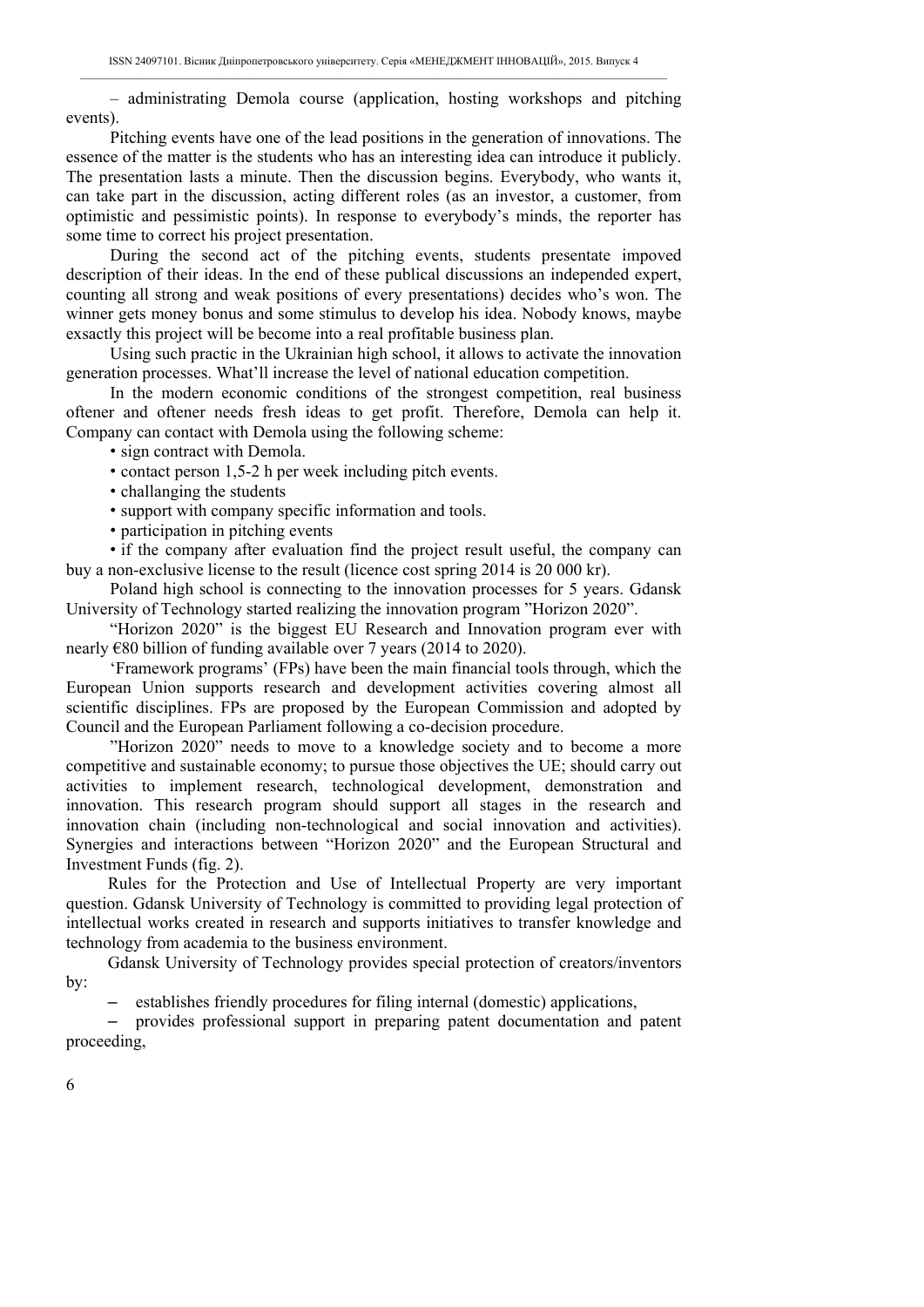

**Fig. 2. Synergies and interactions between "Horizon 2020" and the European Structural and Investment Funds** 

– promotes all actions of academics whose goal is to transfer the solutions to the economic environment,

– establishes rules for access to the results of intellectual work and to support the commercialization process,

– determines fair compensation for inventors whether the commercial use of the results of intellectual work brings financial profits,

takes into account the implementationsin the periodic evaluation of scientific output.

This scheme works in a following way: without profit and profitable (fig. 3,4):



# Inneffective behaviour = NO PROFITS for GUT

Direct contacts with bussines

**Fig. 3. Direct contacts with business (no results)**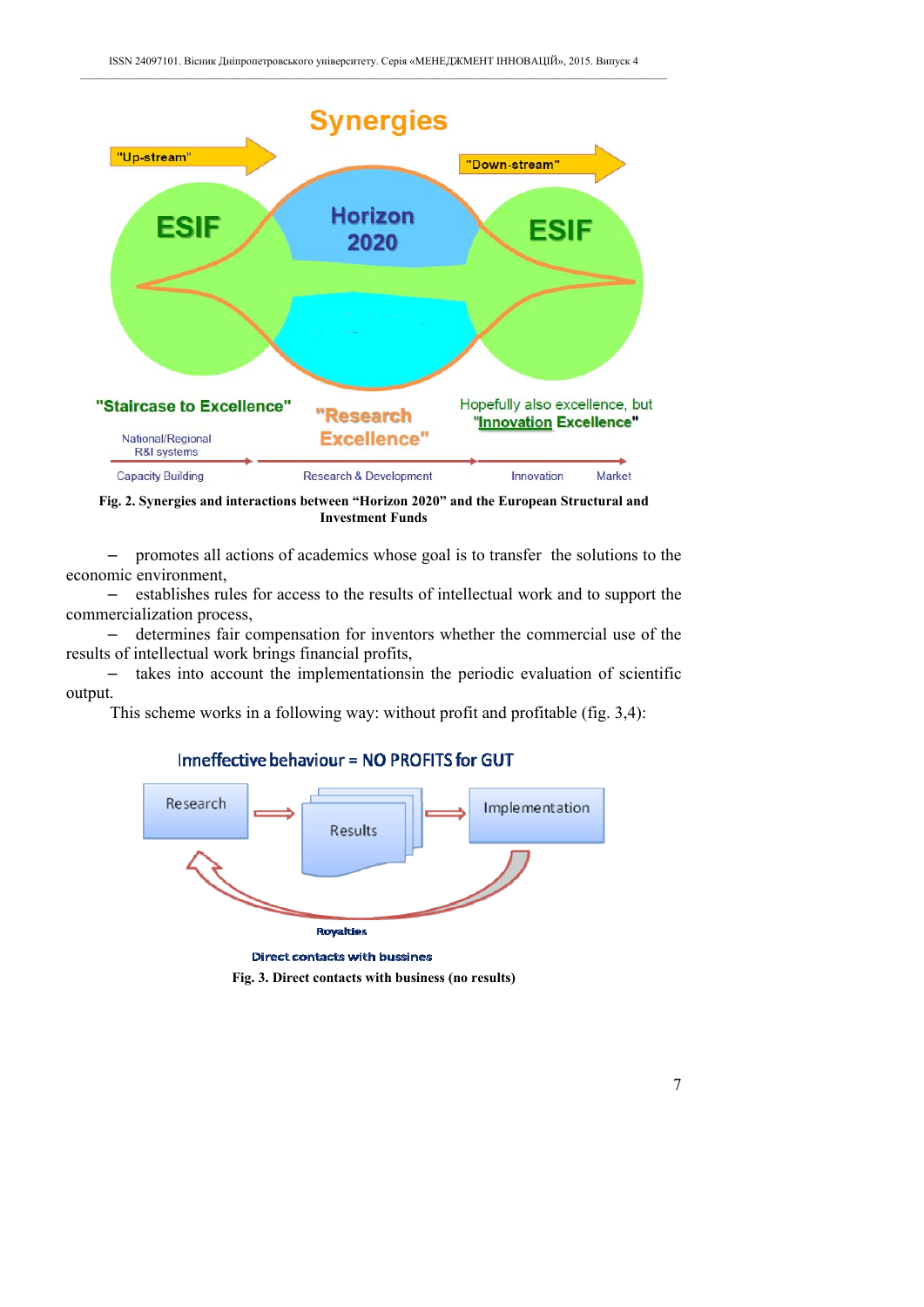

**Fig. 4. Direct contacts with profitable business** 

Therefore, the innovation could be an additional resource to get profit for high school.

**Conclusion.** Development process of European education system has already had the 25<sup>th</sup> years of history. This experience like the practice's shown is rather successful. The incubators are made on the University base allow realizing new ideas, creating new working places, increasing level of the national economics' competition.

Now days Sweden and Polish government finance innovation another saying its future because profitable business is a guarantee tax-paymaster. Without any doubts, this European experience of realizing innovation through improvement of regulatory framework is actual for higher education in the Ukraine.

# **Bibliographic references**

1. **Altbach, P. G.** The road to Academic Excellence: The Making of Word-Class Research Universities [Electronic resource]. – Access mode: http://wwwwds.worldbank.org/external/default/WDSContentServer/WDSP/IB/2011/09/28/00033303 8\_20110928021346/Rendered/PDF/646680PUB0acad00Box361543B00PUBLIC0.pdf. – Title from the screen.

2. **Atkinson, R. C.** Research Universities: Core of the US science and technology system / R. C. Atkinson, W. A. Blanpied // Technology in Society. – Jan. 2008. – Vol. 30, Nr. 1. – P. 30–48.

3. **Marginson, S.** The problem of public good(s) in higher education [Electronic resource].– Access mode : http://www.ses.unam.mx/curso2014/pdf/Marginson.pdf. – Title from the screen.

4. **Aghion, P.** The Governance and Performance of Research Universities: Evidence from Europe and the U. S. [Electronic resource]. – Access mode: http://www.nber.org/papers/w14851. – Title from the screen.

5. Doslidnystki universytety: svitovy dosvid ta perspectyvy rozvytku v Ukaini [Text]: monografia / A. F. Pavlenko, L. L. Antonyuk, N.V. Vsylkova, D.O. Ilnytskyitain.; za zagred. d.е.n., prof. А. F. Pavlenko tа d.е.n., prof. L. L. Antonyuk. – К. : КNEU, 2014. – 350 p.

6. The Academic Ranking of World Universities [Electronic resource]. – Access mode: http://www.shanghairanking.com/aboutarwu.html. – Title from the screen.